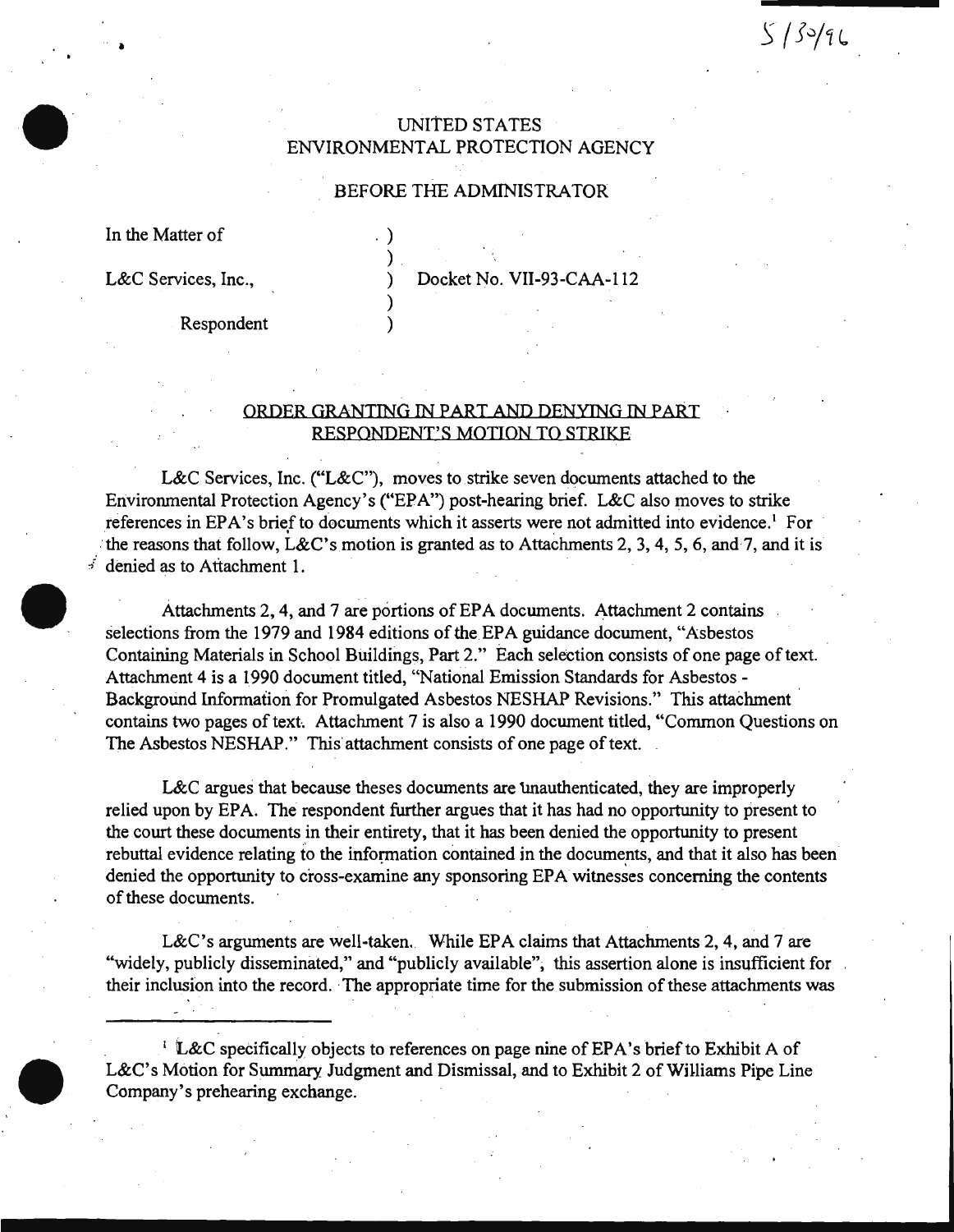at the hearing in this case, at which time  $L&C$  would have been given the opportunity either to challenge or to explain their contents. To the extent that EPA argues that these, or any of the other challenged documents, were placed in issue in this case as a result of witness testimony, EPA is wrong. The transcript references cited by complainant do not support such a proposition. Moreover, to allow EPA to rely upon theses piecemeal documents at the briefing stage would unduly prejudice L&C and runs counter to the very purpose for which the hearing in this case was held. Accordingly, for the reasons advanced by L&C, Attachments 2, 4, and 7 are stricken.

 $\cdot$  .  $\cdot$ 

Attachment 3 consists of two pages. EPA states that "Attachment 3 is from a publicly available encyclopedia, that is available at public libraries and by computer access." EPA Resp. at 4. EPA submits further that this document was intended to aid both the respondent and the court. It is unclear to the court, however, exactly where this document came from and exactly what it means. As such, it is not an aid to the court. Moreover, at page 21 of its brief, EPA cites Attachment 3 for the following proposition: "Latex paint is permeable. It will not keep the asbestos fibers beneath it dry." Inasmuch as Attachment 3 is cited by EPA for the purpose of establishing a fact in this case -- i.e., that latex paint will not keep asbestos fibers dry --, for the . reasons mentioned above, it likewise should have been offered as an exhibit at the hearing. Therefore, Attachment 3 is stricken.

Attachment 5 is a 1991 document.titled, "Refresher Course on the Revised Asbestos NESHAP - Draft Instructor Manual". The cover sheet bears the name and emblem of Alliance Technologies Corporation. This attachment contains one page of text. It suffers from the same deficiencies as the attachments previously discussed. In addition, Attachment 5 is a refresher manual not from respondent  $L&C$ , but apparently from a corporation not even a party to this case. Accordingly, Attachment 5 likewise is stricken.

Attachment 6 is titled, "Appendix D, Analysis Data Table". It consists of six· pages. Appendix D was not admitted into evidence in this case. Rather, it is a part of Exhibit 2 of the prehearing exchange submitted by the Williams Pipeline Company. This company was dismissed from the case as a respondent prior to the evidentiary hearing. Because the prehearing exchange is not part of the evidentiary record, Attachment 6 was improperly relied upon by EPA. Accordingly, it is stricken.

Attachment 1, however, was properly relied upon by complainant. Attachment 1 is a selected portion from a May 11, 1991, survey conducted by Diversified Environmental Technologies, Inc. This document is titled, "Asbestos Inspection-Survey, Idle Refinery Units/Areas, Augusta, Kansas Refinery for Williams Pipe Line Company." The pages comprising Attachment 1 were made part of the record in this case as Exhibit A to L&C's Motion for Summary Judgment and Dismissal. L&C, therefore, cannot demonstrate that it will be prejudiced by EPA's employment of an exhibit to its own substantive motion. Respondent's request to strike Attachment 1 is denied.

2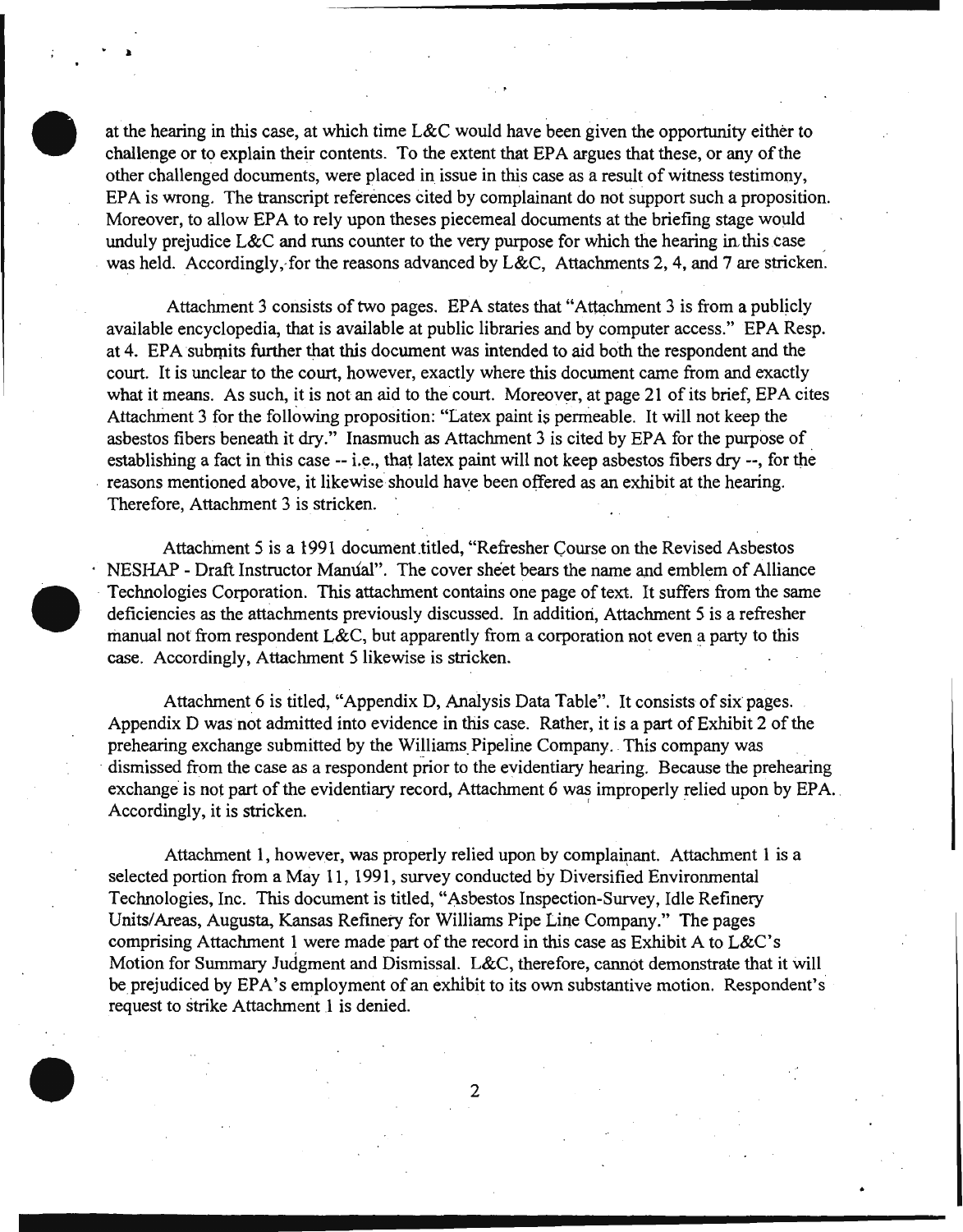# . ORDER

. The contract of the contract of the contract of the contract of the contract of the contract of the contract of the contract of the contract of the contract of the contract of the contract of the contract of the contrac

L&C's motion to strike is granted as to Attachments 2 through 7 to EPA's post-hearing brief, and as to references in EPA's post-hearing brief to these attachments. Respondent's motion to strike is denied as to Attachment 1.

3

Carl C. Chameslei

'.

I .·

.. -

Carl C. Chameski Administrative Law Judge

Issued: May 30, 1996 Washington, D.C.

· I ..,